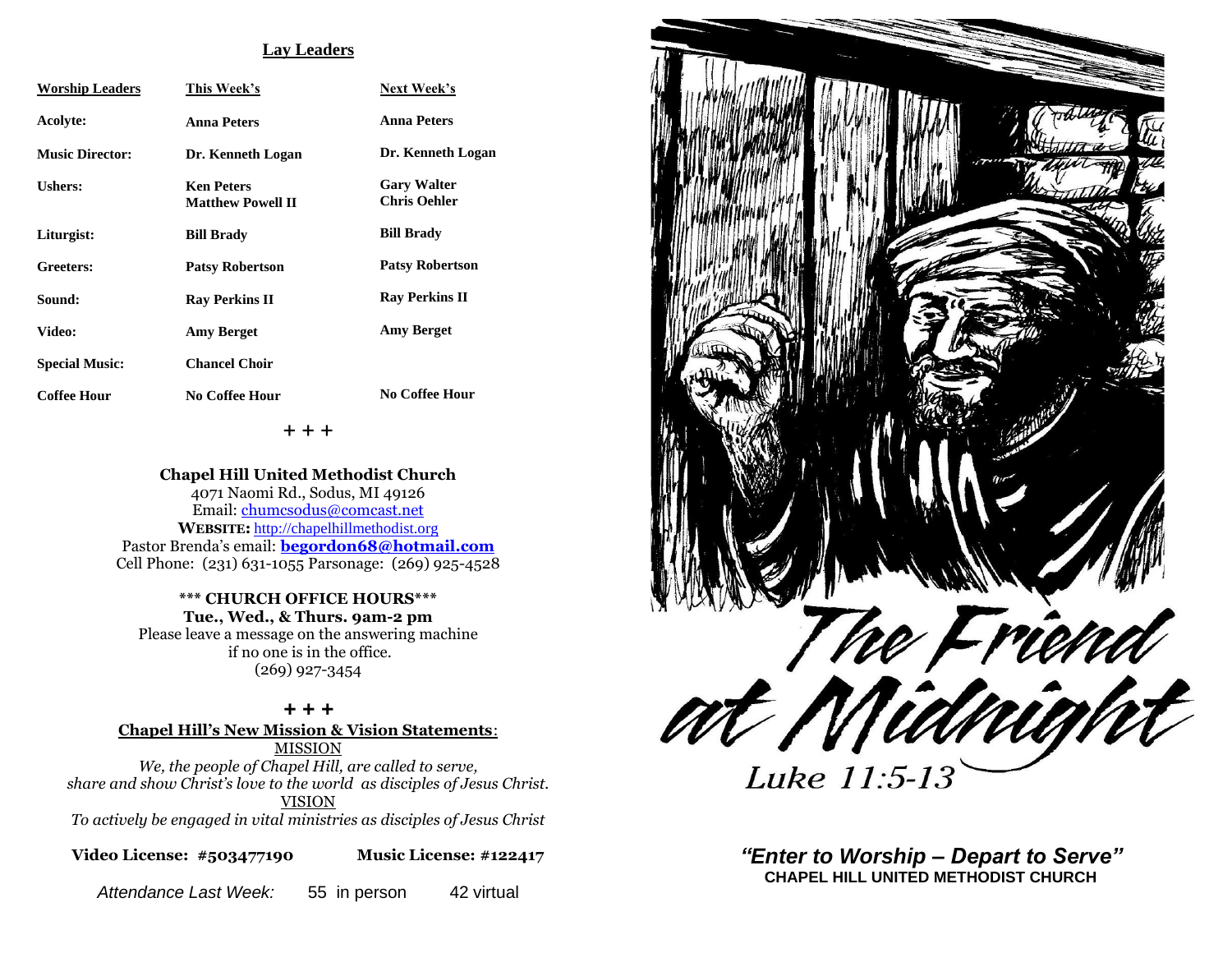*We are so HAPPY you are attending worship service today! Please sign the Friendship Book found in the pews.*

> October 10, 2021, 10:30 AM All of Us Ministers Pastor Brenda Gordon

| <b>Personal Prayer Request</b>                                                                                                  |                                        | Pastor Brenda Gordon                |  |  |
|---------------------------------------------------------------------------------------------------------------------------------|----------------------------------------|-------------------------------------|--|--|
|                                                                                                                                 | <b>Welcome and Announcements</b>       | <b>Bill Brady</b>                   |  |  |
| *Prelude $&$ Bringing in the Light<br>"O Jesus, I Have Promised"                                                                |                                        | Kenneth Logan<br><b>Arthur Mann</b> |  |  |
| *Opening Hym                                                                                                                    | "Seek Ye First"                        | <b>UMH 405</b>                      |  |  |
| Sharing Our Joys and Concerns                                                                                                   |                                        | Pastor Brenda Gordon                |  |  |
| Prayer                                                                                                                          |                                        | Pastor Brenda Gordon                |  |  |
| In unison<br>The Lord's Prayer                                                                                                  |                                        |                                     |  |  |
| <b>Special Music</b>                                                                                                            |                                        | <b>Chancel Choir</b>                |  |  |
| Hymn                                                                                                                            | "This Is My Father's World"            | <b>UMH 144</b>                      |  |  |
| Scripture                                                                                                                       | Luke 11:5-13                           | <b>Bill Brady</b>                   |  |  |
| Sermon                                                                                                                          | "Speak, Observe, and Act"              | Pastor Brenda Gordon                |  |  |
| Tithes & Offering<br>"Moderato" Christian Fink<br>Offertory<br>Kenneth Logan<br>*Doxology<br><b>UMH 95</b><br>*Offertory Prayer |                                        |                                     |  |  |
| $*Hymn$                                                                                                                         | "We've a Story to Tell to the Nations" | <b>UMH 569</b>                      |  |  |
| *Benediction                                                                                                                    |                                        | Pastor Brenda Gordon                |  |  |
| Postlude                                                                                                                        | "Fantasia" Johann Sebastian Bach       | Kenneth Logan                       |  |  |
| $\mathbf{I}\mathbf{I}\mathbf{M}\mathbf{H}$ = $\mathbf{I}\mathbf{I}$ Intern Methodist Hymnai (Rije); TEWS- The Faith We Sing     |                                        |                                     |  |  |

**UMH = UNITED METHODIST HYMNAL (BLUE); TFWS= THE FAITH WE SING (BLACK); WORSHIP & SONG (ON SCREEN)**; **HFG (Brown) Hymns for the Family of God** 

\*Please stand if comfortably able.

# **FAMILY CARES & CONCERNS WEEKLY PRAYER LIST:**

Cyndi Smith; Family & Friends of Clif Nelson; Family & Friends of Steve Stuckey; Family & Friends of Jerry Edinger (brother of Marcia Allen); Family & Friends of Robert & Sylas Keys (great-grandson of Roberta Faher); Elliot Keys; Family & Friends of Shirley McLaughlin (mother of Shereen Hall); Jim & Gloria Dibbet; Calvin Prillwitz; Barb Johns; Robert Dunbar; Elizabeth Sapp; Myron & Maudy Williams; Louise Grosse; Elva & Vern Fisher; Ruth Shuler; Michelle Dibbet; Judy Walter; Delores Rogalski (Wally Bennett's cousin); George & Virginia Skibbe.

## **KEEP IN OUR PRAYERS:**

Operation Christmas Child; Lily Mullen; Liz Burkhard; Nathan Lambrecht; Betty Arnt; Tyler Shindeldecker; Helen Case; Don & Norma Goldner; Ed McKenzie; Graydon Pope; Beth & Mike DeCoursey; Isaac Weir; Doris Moore; Bill Teichman; Charlie Cantrell and Family; Dave & Sharon Henderson; Sandra Starnes; Bonnie Saurbier; Sandy Young; Jean Rakauski; Mary Betz; COVID 19; United States Military and their families; The United Methodist Church; Our Government; victims of violence; individuals and families of those with addictions; people with special needs and those with mental health issues and their families.

## **FOR PRAYER CHAIN REQUESTS: PLEASE CONTACT THE OFFICE DURING OFFICE HOURS, OR PASTOR BRENDA AT THE PARSONAGE.**

**+ + +**

# **General Conference Prayer Time**

Focus: **Pray that God will show you how the Church can and should be.**

# **Receiving Tithes**

We appreciate your gifts in the offering plate as they are passed, by mail, or online.

## **ANNOUNCEMENTS**

**Let's go to Bethlehem for Christmas**--virtually. Each chapter read in the Bible counts as one mile. Turn in your name and chapters read in designated container at church, or by phone or e-mail at church office. Miles to Bethlehem as of 10/06/21 we have traveled 2251 miles from Sodus. 696 Miles to go to Casablanca Almost to land!!!

## **Penny War Fundraise As of 10/03/21 we have raised Total \$383.94**

| Green Team      | 9525 points | \$157.23 |
|-----------------|-------------|----------|
| Yellow Team     | 9847        | \$127.30 |
| Lilac/Pink Team | 6941        | \$99.41  |